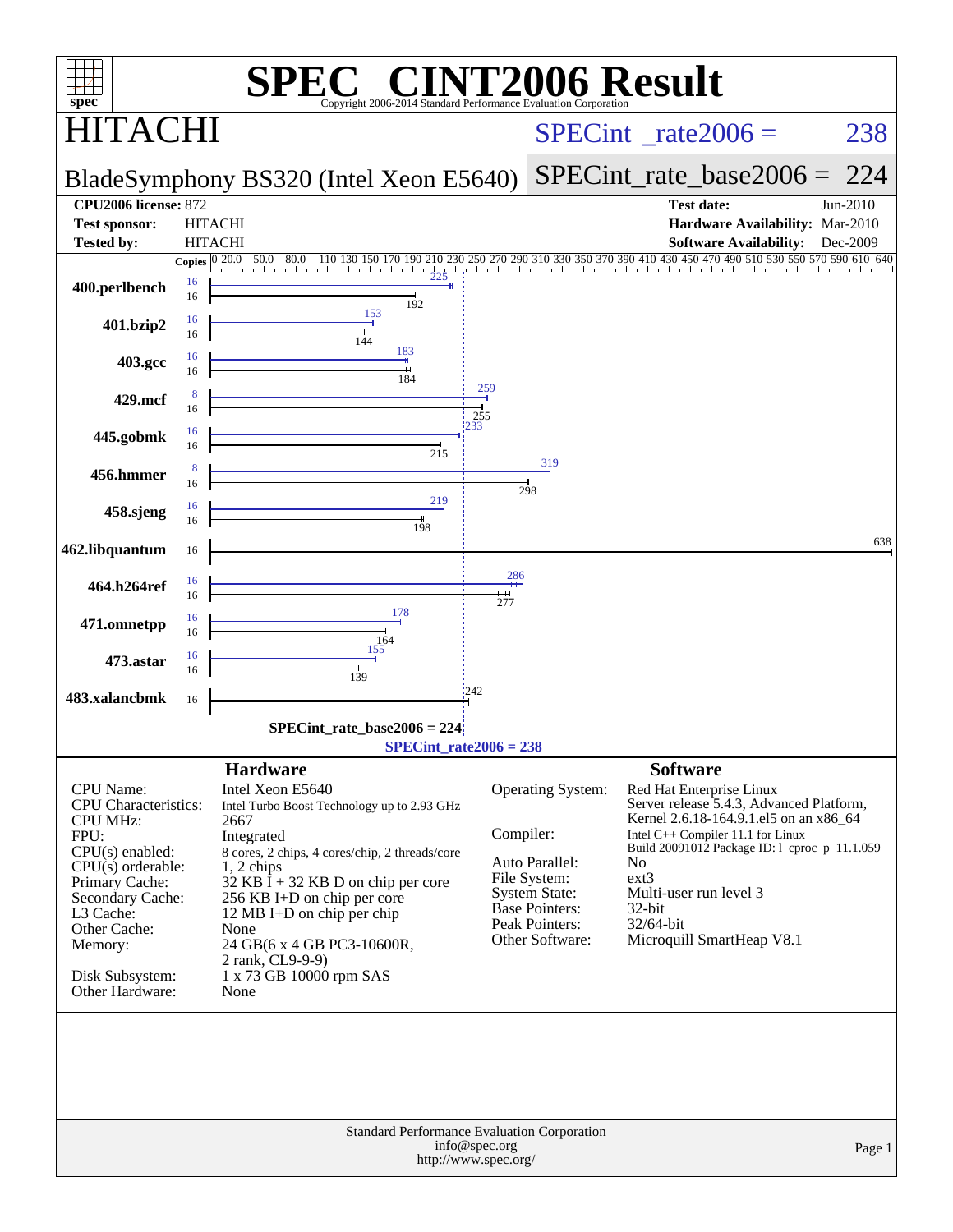

### HITACHI

#### SPECint rate $2006 = 238$

#### BladeSymphony BS320 (Intel Xeon E5640)

[SPECint\\_rate\\_base2006 =](http://www.spec.org/auto/cpu2006/Docs/result-fields.html#SPECintratebase2006) 224

**[CPU2006 license:](http://www.spec.org/auto/cpu2006/Docs/result-fields.html#CPU2006license)** 872 **[Test date:](http://www.spec.org/auto/cpu2006/Docs/result-fields.html#Testdate)** Jun-2010

**[Test sponsor:](http://www.spec.org/auto/cpu2006/Docs/result-fields.html#Testsponsor)** HITACHI **[Hardware Availability:](http://www.spec.org/auto/cpu2006/Docs/result-fields.html#HardwareAvailability)** Mar-2010 **[Tested by:](http://www.spec.org/auto/cpu2006/Docs/result-fields.html#Testedby)** HITACHI **[Software Availability:](http://www.spec.org/auto/cpu2006/Docs/result-fields.html#SoftwareAvailability)** Dec-2009

#### **[Results Table](http://www.spec.org/auto/cpu2006/Docs/result-fields.html#ResultsTable)**

|                    | <b>Base</b>   |                |            |                |            |                |                  | <b>Peak</b>   |                |              |                                                                                                          |              |                |              |
|--------------------|---------------|----------------|------------|----------------|------------|----------------|------------------|---------------|----------------|--------------|----------------------------------------------------------------------------------------------------------|--------------|----------------|--------------|
| <b>Benchmark</b>   | <b>Copies</b> | <b>Seconds</b> | Ratio      | <b>Seconds</b> | Ratio      | <b>Seconds</b> | Ratio            | <b>Copies</b> | <b>Seconds</b> | <b>Ratio</b> | <b>Seconds</b>                                                                                           | <b>Ratio</b> | <b>Seconds</b> | <b>Ratio</b> |
| 400.perlbench      | 16            | 815            | <b>192</b> | 827            | 189I       | 813            | 192l             | 16            | 689            | 227          | 694                                                                                                      | <u>225</u>   | 697            | 224          |
| 401.bzip2          | 16            | 1072           | 144        | 1073           | 144        | 1071           | 144              | 16            | 1015           | 152          | 1012                                                                                                     | 153          | 1012           | 153          |
| $403.\mathrm{gcc}$ | 16            | 702            | 183        | 698            | 184        | 688            | 187              | 16            | 705            | 183          | 704                                                                                                      | 183          | 697            | 185          |
| $429$ .mcf         | 16            | 574            | 254        | 572            | 255        | 573            | 255              |               | 282            | 259          | 281                                                                                                      | 260          | 281            | 259          |
| $445$ .gobmk       | 16            | 778            | 216        | <b>781</b>     | 215        | 781            | 215              | 16            | 719            | 234          | <b>721</b>                                                                                               | 233          | 722            | 233          |
| 456.hmmer          | 16            | 501            | 298        | 502            | 298        | 500            | <b>298</b>       |               | 234            | 319          | 234                                                                                                      | 319          | 234            | 318          |
| $458$ .sjeng       | 16            | 975            | 198        | 971            | 1991       | 976            | 198 <sup>1</sup> | 16            | 883            | 219          | 883                                                                                                      | 219          | 884            | 219          |
| 462.libquantum     | 16            | 519            | 639        | 519            | 638        | 519            | 638              | 16            | 519            | 639          | 519                                                                                                      | 638          | 519            | 638          |
| 464.h264ref        | 16            | 1263           | 280        | 1312           | <b>270</b> | 1278           | 277              | 16            | 1236           | 286          | 1208                                                                                                     | 293          | 1255           | 282          |
| 471.omnetpp        | 16            | 610            | 164        | 609            | 164        | 610            | 164              | 16            | 560            | 178          | 560                                                                                                      | 178          | 561            | 178          |
| 473.astar          | 16            | 807            | 139        | 808            | 139        | 807            | 139              | 16            | 724            | 155          | 723                                                                                                      | 155          | 723            | 155          |
| 483.xalancbmk      | 16            | 456            | 242        | 456            | 242        | 456            | 242              | 16            | 456            | 242          | 456                                                                                                      | 242          | 456            | 242          |
|                    |               |                |            |                |            |                |                  |               |                |              | Results appear in the order in which they were run. Bold underlined text indicates a median measurement. |              |                |              |

#### **[Submit Notes](http://www.spec.org/auto/cpu2006/Docs/result-fields.html#SubmitNotes)**

The config file option 'submit' was used. '/usr/bin/numactl' used to bind processes to CPUs

#### **[Operating System Notes](http://www.spec.org/auto/cpu2006/Docs/result-fields.html#OperatingSystemNotes)**

'ulimit -s unlimited' was used to set the stacksize to unlimited prior to run

#### **[Base Compiler Invocation](http://www.spec.org/auto/cpu2006/Docs/result-fields.html#BaseCompilerInvocation)**

[C benchmarks](http://www.spec.org/auto/cpu2006/Docs/result-fields.html#Cbenchmarks): [icc -m32](http://www.spec.org/cpu2006/results/res2010q3/cpu2006-20100914-13308.flags.html#user_CCbase_intel_icc_32bit_a6a621f8d50482236b970c6ac5f55f93)

[C++ benchmarks:](http://www.spec.org/auto/cpu2006/Docs/result-fields.html#CXXbenchmarks) [icpc -m32](http://www.spec.org/cpu2006/results/res2010q3/cpu2006-20100914-13308.flags.html#user_CXXbase_intel_icpc_32bit_4e5a5ef1a53fd332b3c49e69c3330699)

#### **[Base Portability Flags](http://www.spec.org/auto/cpu2006/Docs/result-fields.html#BasePortabilityFlags)**

 400.perlbench: [-DSPEC\\_CPU\\_LINUX\\_IA32](http://www.spec.org/cpu2006/results/res2010q3/cpu2006-20100914-13308.flags.html#b400.perlbench_baseCPORTABILITY_DSPEC_CPU_LINUX_IA32) 462.libquantum: [-DSPEC\\_CPU\\_LINUX](http://www.spec.org/cpu2006/results/res2010q3/cpu2006-20100914-13308.flags.html#b462.libquantum_baseCPORTABILITY_DSPEC_CPU_LINUX) 483.xalancbmk: [-DSPEC\\_CPU\\_LINUX](http://www.spec.org/cpu2006/results/res2010q3/cpu2006-20100914-13308.flags.html#b483.xalancbmk_baseCXXPORTABILITY_DSPEC_CPU_LINUX)

> Standard Performance Evaluation Corporation [info@spec.org](mailto:info@spec.org) <http://www.spec.org/>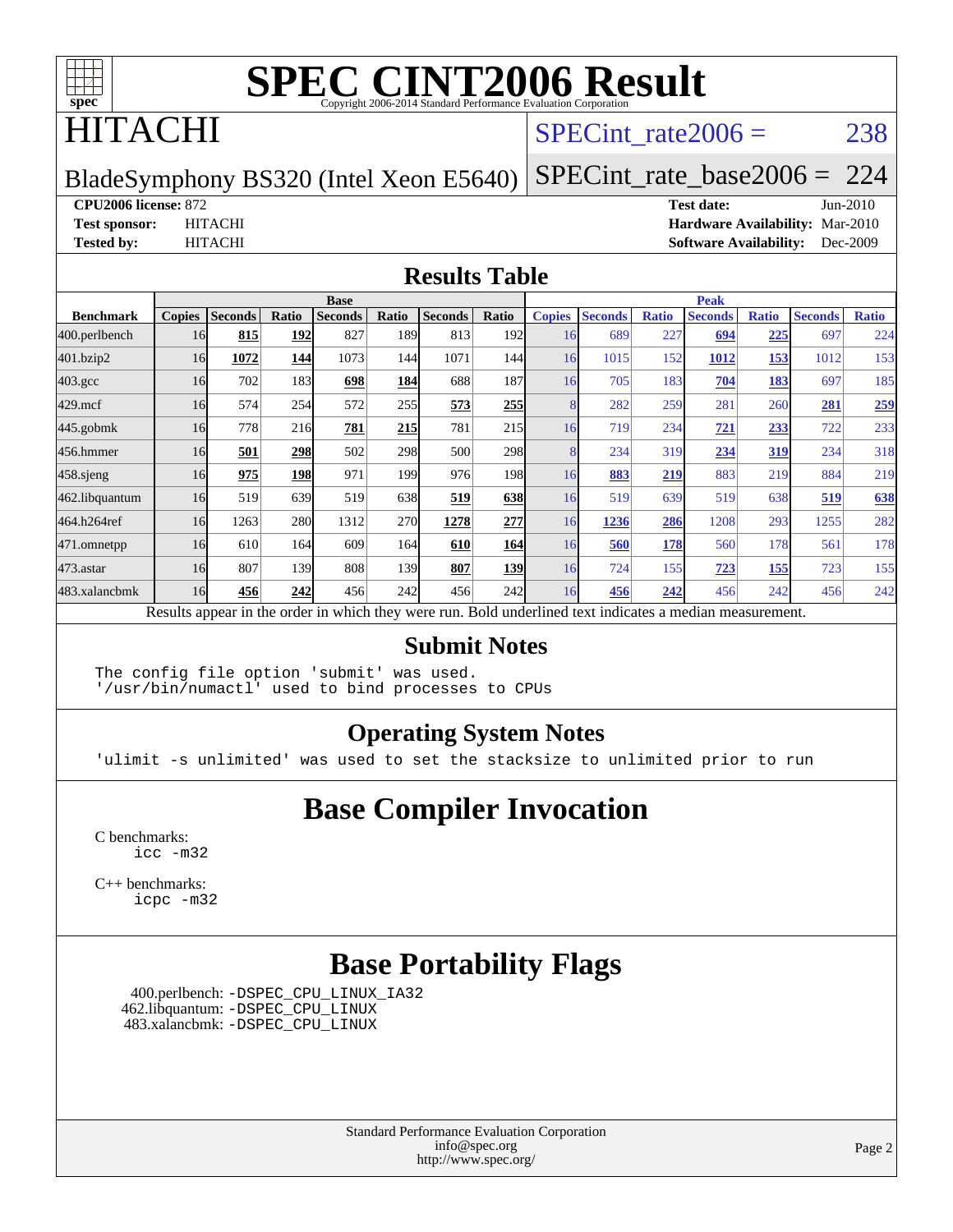

## HITACHI

SPECint rate $2006 = 238$ 

BladeSymphony BS320 (Intel Xeon E5640) [SPECint\\_rate\\_base2006 =](http://www.spec.org/auto/cpu2006/Docs/result-fields.html#SPECintratebase2006) 224

**[CPU2006 license:](http://www.spec.org/auto/cpu2006/Docs/result-fields.html#CPU2006license)** 872 **[Test date:](http://www.spec.org/auto/cpu2006/Docs/result-fields.html#Testdate)** Jun-2010 **[Test sponsor:](http://www.spec.org/auto/cpu2006/Docs/result-fields.html#Testsponsor)** HITACHI **[Hardware Availability:](http://www.spec.org/auto/cpu2006/Docs/result-fields.html#HardwareAvailability)** Mar-2010 **[Tested by:](http://www.spec.org/auto/cpu2006/Docs/result-fields.html#Testedby)** HITACHI **[Software Availability:](http://www.spec.org/auto/cpu2006/Docs/result-fields.html#SoftwareAvailability)** Dec-2009

#### **[Base Optimization Flags](http://www.spec.org/auto/cpu2006/Docs/result-fields.html#BaseOptimizationFlags)**

[C benchmarks](http://www.spec.org/auto/cpu2006/Docs/result-fields.html#Cbenchmarks):

[-xSSE4.2](http://www.spec.org/cpu2006/results/res2010q3/cpu2006-20100914-13308.flags.html#user_CCbase_f-xSSE42_f91528193cf0b216347adb8b939d4107) [-ipo](http://www.spec.org/cpu2006/results/res2010q3/cpu2006-20100914-13308.flags.html#user_CCbase_f-ipo) [-O3](http://www.spec.org/cpu2006/results/res2010q3/cpu2006-20100914-13308.flags.html#user_CCbase_f-O3) [-no-prec-div](http://www.spec.org/cpu2006/results/res2010q3/cpu2006-20100914-13308.flags.html#user_CCbase_f-no-prec-div) [-static](http://www.spec.org/cpu2006/results/res2010q3/cpu2006-20100914-13308.flags.html#user_CCbase_f-static) [-opt-prefetch](http://www.spec.org/cpu2006/results/res2010q3/cpu2006-20100914-13308.flags.html#user_CCbase_f-opt-prefetch)

[C++ benchmarks:](http://www.spec.org/auto/cpu2006/Docs/result-fields.html#CXXbenchmarks)

[-xSSE4.2](http://www.spec.org/cpu2006/results/res2010q3/cpu2006-20100914-13308.flags.html#user_CXXbase_f-xSSE42_f91528193cf0b216347adb8b939d4107) [-ipo](http://www.spec.org/cpu2006/results/res2010q3/cpu2006-20100914-13308.flags.html#user_CXXbase_f-ipo) [-O3](http://www.spec.org/cpu2006/results/res2010q3/cpu2006-20100914-13308.flags.html#user_CXXbase_f-O3) [-no-prec-div](http://www.spec.org/cpu2006/results/res2010q3/cpu2006-20100914-13308.flags.html#user_CXXbase_f-no-prec-div) [-opt-prefetch](http://www.spec.org/cpu2006/results/res2010q3/cpu2006-20100914-13308.flags.html#user_CXXbase_f-opt-prefetch) [-Wl,-z,muldefs](http://www.spec.org/cpu2006/results/res2010q3/cpu2006-20100914-13308.flags.html#user_CXXbase_link_force_multiple1_74079c344b956b9658436fd1b6dd3a8a) [-L/home/bsc/smartheap/lib -lsmartheap](http://www.spec.org/cpu2006/results/res2010q3/cpu2006-20100914-13308.flags.html#user_CXXbase_SmartHeap_9f0954739f7704b2e81d8beae675b87f)

#### **[Base Other Flags](http://www.spec.org/auto/cpu2006/Docs/result-fields.html#BaseOtherFlags)**

[C benchmarks](http://www.spec.org/auto/cpu2006/Docs/result-fields.html#Cbenchmarks):

403.gcc: [-Dalloca=\\_alloca](http://www.spec.org/cpu2006/results/res2010q3/cpu2006-20100914-13308.flags.html#b403.gcc_baseEXTRA_CFLAGS_Dalloca_be3056838c12de2578596ca5467af7f3)

### **[Peak Compiler Invocation](http://www.spec.org/auto/cpu2006/Docs/result-fields.html#PeakCompilerInvocation)**

[C benchmarks \(except as noted below\)](http://www.spec.org/auto/cpu2006/Docs/result-fields.html#Cbenchmarksexceptasnotedbelow):

[icc -m32](http://www.spec.org/cpu2006/results/res2010q3/cpu2006-20100914-13308.flags.html#user_CCpeak_intel_icc_32bit_a6a621f8d50482236b970c6ac5f55f93)

401.bzip2: [icc -m64](http://www.spec.org/cpu2006/results/res2010q3/cpu2006-20100914-13308.flags.html#user_peakCCLD401_bzip2_intel_icc_64bit_bda6cc9af1fdbb0edc3795bac97ada53)

456.hmmer: [icc -m64](http://www.spec.org/cpu2006/results/res2010q3/cpu2006-20100914-13308.flags.html#user_peakCCLD456_hmmer_intel_icc_64bit_bda6cc9af1fdbb0edc3795bac97ada53)

458.sjeng: [icc -m64](http://www.spec.org/cpu2006/results/res2010q3/cpu2006-20100914-13308.flags.html#user_peakCCLD458_sjeng_intel_icc_64bit_bda6cc9af1fdbb0edc3795bac97ada53)

[C++ benchmarks \(except as noted below\):](http://www.spec.org/auto/cpu2006/Docs/result-fields.html#CXXbenchmarksexceptasnotedbelow) [icpc -m32](http://www.spec.org/cpu2006/results/res2010q3/cpu2006-20100914-13308.flags.html#user_CXXpeak_intel_icpc_32bit_4e5a5ef1a53fd332b3c49e69c3330699)

473.astar: [icpc -m64](http://www.spec.org/cpu2006/results/res2010q3/cpu2006-20100914-13308.flags.html#user_peakCXXLD473_astar_intel_icpc_64bit_fc66a5337ce925472a5c54ad6a0de310)

### **[Peak Portability Flags](http://www.spec.org/auto/cpu2006/Docs/result-fields.html#PeakPortabilityFlags)**

 400.perlbench: [-DSPEC\\_CPU\\_LINUX\\_IA32](http://www.spec.org/cpu2006/results/res2010q3/cpu2006-20100914-13308.flags.html#b400.perlbench_peakCPORTABILITY_DSPEC_CPU_LINUX_IA32) 401.bzip2: [-DSPEC\\_CPU\\_LP64](http://www.spec.org/cpu2006/results/res2010q3/cpu2006-20100914-13308.flags.html#suite_peakCPORTABILITY401_bzip2_DSPEC_CPU_LP64) 456.hmmer: [-DSPEC\\_CPU\\_LP64](http://www.spec.org/cpu2006/results/res2010q3/cpu2006-20100914-13308.flags.html#suite_peakCPORTABILITY456_hmmer_DSPEC_CPU_LP64) 458.sjeng: [-DSPEC\\_CPU\\_LP64](http://www.spec.org/cpu2006/results/res2010q3/cpu2006-20100914-13308.flags.html#suite_peakCPORTABILITY458_sjeng_DSPEC_CPU_LP64) 462.libquantum: [-DSPEC\\_CPU\\_LINUX](http://www.spec.org/cpu2006/results/res2010q3/cpu2006-20100914-13308.flags.html#b462.libquantum_peakCPORTABILITY_DSPEC_CPU_LINUX) 473.astar: [-DSPEC\\_CPU\\_LP64](http://www.spec.org/cpu2006/results/res2010q3/cpu2006-20100914-13308.flags.html#suite_peakCXXPORTABILITY473_astar_DSPEC_CPU_LP64) 483.xalancbmk: [-DSPEC\\_CPU\\_LINUX](http://www.spec.org/cpu2006/results/res2010q3/cpu2006-20100914-13308.flags.html#b483.xalancbmk_peakCXXPORTABILITY_DSPEC_CPU_LINUX)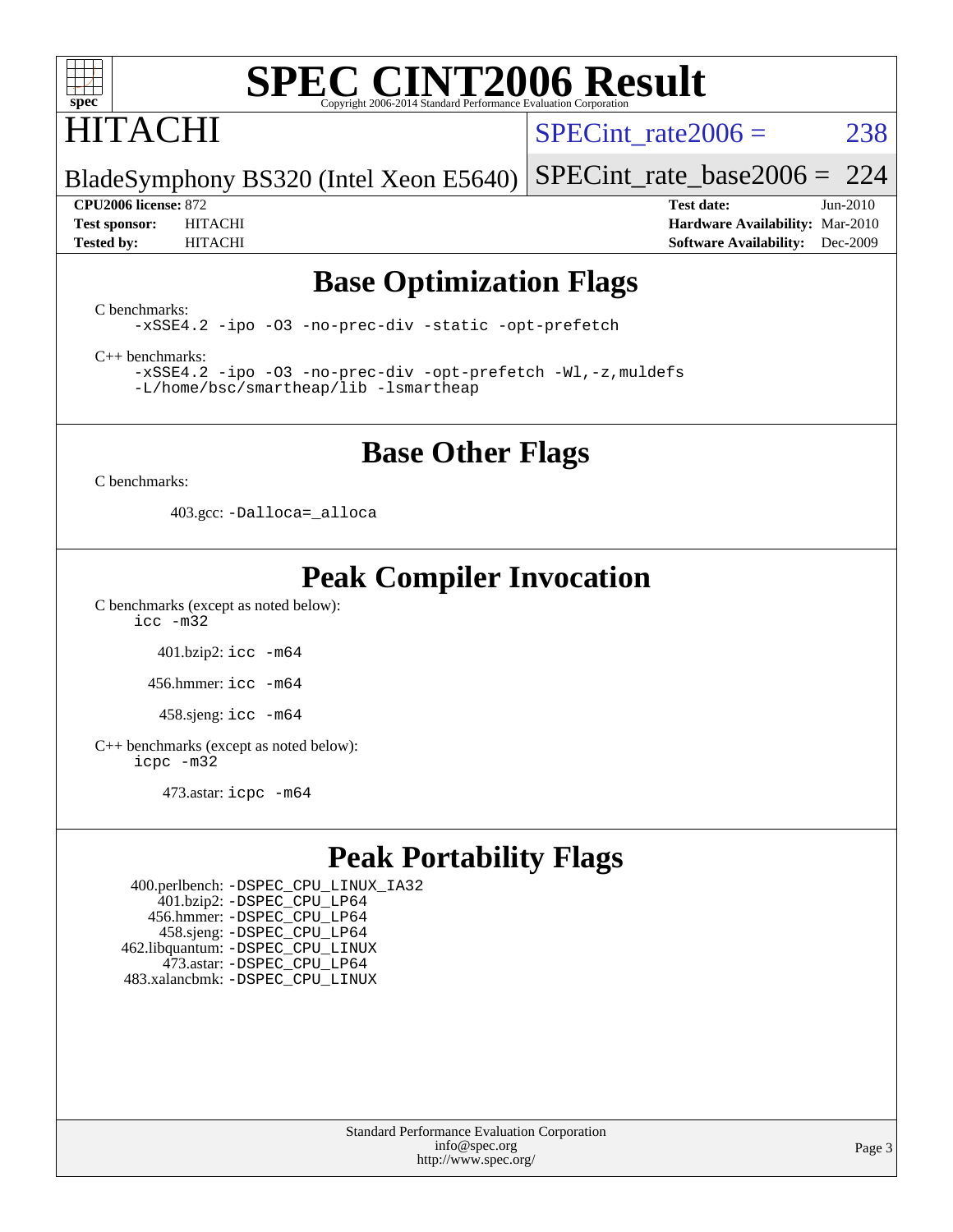

### **ITACHI**

SPECint rate $2006 = 238$ 

BladeSymphony BS320 (Intel Xeon E5640) [SPECint\\_rate\\_base2006 =](http://www.spec.org/auto/cpu2006/Docs/result-fields.html#SPECintratebase2006) 224

**[CPU2006 license:](http://www.spec.org/auto/cpu2006/Docs/result-fields.html#CPU2006license)** 872 **[Test date:](http://www.spec.org/auto/cpu2006/Docs/result-fields.html#Testdate)** Jun-2010 **[Test sponsor:](http://www.spec.org/auto/cpu2006/Docs/result-fields.html#Testsponsor)** HITACHI **[Hardware Availability:](http://www.spec.org/auto/cpu2006/Docs/result-fields.html#HardwareAvailability)** Mar-2010 **[Tested by:](http://www.spec.org/auto/cpu2006/Docs/result-fields.html#Testedby)** HITACHI **[Software Availability:](http://www.spec.org/auto/cpu2006/Docs/result-fields.html#SoftwareAvailability)** Dec-2009

### **[Peak Optimization Flags](http://www.spec.org/auto/cpu2006/Docs/result-fields.html#PeakOptimizationFlags)**

#### [C benchmarks](http://www.spec.org/auto/cpu2006/Docs/result-fields.html#Cbenchmarks):

 400.perlbench: [-xSSE4.2](http://www.spec.org/cpu2006/results/res2010q3/cpu2006-20100914-13308.flags.html#user_peakPASS2_CFLAGSPASS2_LDCFLAGS400_perlbench_f-xSSE42_f91528193cf0b216347adb8b939d4107)(pass 2) [-prof-gen](http://www.spec.org/cpu2006/results/res2010q3/cpu2006-20100914-13308.flags.html#user_peakPASS1_CFLAGSPASS1_LDCFLAGS400_perlbench_prof_gen_e43856698f6ca7b7e442dfd80e94a8fc)(pass 1) [-ipo](http://www.spec.org/cpu2006/results/res2010q3/cpu2006-20100914-13308.flags.html#user_peakPASS2_CFLAGSPASS2_LDCFLAGS400_perlbench_f-ipo)(pass 2) [-O3](http://www.spec.org/cpu2006/results/res2010q3/cpu2006-20100914-13308.flags.html#user_peakPASS2_CFLAGSPASS2_LDCFLAGS400_perlbench_f-O3)(pass 2) [-no-prec-div](http://www.spec.org/cpu2006/results/res2010q3/cpu2006-20100914-13308.flags.html#user_peakPASS2_CFLAGSPASS2_LDCFLAGS400_perlbench_f-no-prec-div)(pass 2) [-static](http://www.spec.org/cpu2006/results/res2010q3/cpu2006-20100914-13308.flags.html#user_peakPASS2_CFLAGSPASS2_LDCFLAGS400_perlbench_f-static)(pass 2) [-prof-use](http://www.spec.org/cpu2006/results/res2010q3/cpu2006-20100914-13308.flags.html#user_peakPASS2_CFLAGSPASS2_LDCFLAGS400_perlbench_prof_use_bccf7792157ff70d64e32fe3e1250b55)(pass 2) [-ansi-alias](http://www.spec.org/cpu2006/results/res2010q3/cpu2006-20100914-13308.flags.html#user_peakCOPTIMIZE400_perlbench_f-ansi-alias) 401.bzip2: [-xSSE4.2](http://www.spec.org/cpu2006/results/res2010q3/cpu2006-20100914-13308.flags.html#user_peakPASS2_CFLAGSPASS2_LDCFLAGS401_bzip2_f-xSSE42_f91528193cf0b216347adb8b939d4107)(pass 2) [-prof-gen](http://www.spec.org/cpu2006/results/res2010q3/cpu2006-20100914-13308.flags.html#user_peakPASS1_CFLAGSPASS1_LDCFLAGS401_bzip2_prof_gen_e43856698f6ca7b7e442dfd80e94a8fc)(pass 1) [-ipo](http://www.spec.org/cpu2006/results/res2010q3/cpu2006-20100914-13308.flags.html#user_peakPASS2_CFLAGSPASS2_LDCFLAGS401_bzip2_f-ipo)(pass 2) [-O3](http://www.spec.org/cpu2006/results/res2010q3/cpu2006-20100914-13308.flags.html#user_peakPASS2_CFLAGSPASS2_LDCFLAGS401_bzip2_f-O3)(pass 2) [-no-prec-div](http://www.spec.org/cpu2006/results/res2010q3/cpu2006-20100914-13308.flags.html#user_peakPASS2_CFLAGSPASS2_LDCFLAGS401_bzip2_f-no-prec-div)(pass 2) [-static](http://www.spec.org/cpu2006/results/res2010q3/cpu2006-20100914-13308.flags.html#user_peakPASS2_CFLAGSPASS2_LDCFLAGS401_bzip2_f-static)(pass 2) [-prof-use](http://www.spec.org/cpu2006/results/res2010q3/cpu2006-20100914-13308.flags.html#user_peakPASS2_CFLAGSPASS2_LDCFLAGS401_bzip2_prof_use_bccf7792157ff70d64e32fe3e1250b55)(pass 2) [-opt-prefetch](http://www.spec.org/cpu2006/results/res2010q3/cpu2006-20100914-13308.flags.html#user_peakCOPTIMIZE401_bzip2_f-opt-prefetch) [-ansi-alias](http://www.spec.org/cpu2006/results/res2010q3/cpu2006-20100914-13308.flags.html#user_peakCOPTIMIZE401_bzip2_f-ansi-alias) [-auto-ilp32](http://www.spec.org/cpu2006/results/res2010q3/cpu2006-20100914-13308.flags.html#user_peakCOPTIMIZE401_bzip2_f-auto-ilp32) 403.gcc: [-xSSE4.2](http://www.spec.org/cpu2006/results/res2010q3/cpu2006-20100914-13308.flags.html#user_peakCOPTIMIZE403_gcc_f-xSSE42_f91528193cf0b216347adb8b939d4107) [-ipo](http://www.spec.org/cpu2006/results/res2010q3/cpu2006-20100914-13308.flags.html#user_peakCOPTIMIZE403_gcc_f-ipo) [-O3](http://www.spec.org/cpu2006/results/res2010q3/cpu2006-20100914-13308.flags.html#user_peakCOPTIMIZE403_gcc_f-O3) [-no-prec-div](http://www.spec.org/cpu2006/results/res2010q3/cpu2006-20100914-13308.flags.html#user_peakCOPTIMIZE403_gcc_f-no-prec-div) [-static](http://www.spec.org/cpu2006/results/res2010q3/cpu2006-20100914-13308.flags.html#user_peakCOPTIMIZE403_gcc_f-static) 429.mcf: [-xSSE4.2](http://www.spec.org/cpu2006/results/res2010q3/cpu2006-20100914-13308.flags.html#user_peakCOPTIMIZE429_mcf_f-xSSE42_f91528193cf0b216347adb8b939d4107) [-ipo](http://www.spec.org/cpu2006/results/res2010q3/cpu2006-20100914-13308.flags.html#user_peakCOPTIMIZE429_mcf_f-ipo) [-O3](http://www.spec.org/cpu2006/results/res2010q3/cpu2006-20100914-13308.flags.html#user_peakCOPTIMIZE429_mcf_f-O3) [-no-prec-div](http://www.spec.org/cpu2006/results/res2010q3/cpu2006-20100914-13308.flags.html#user_peakCOPTIMIZE429_mcf_f-no-prec-div) [-static](http://www.spec.org/cpu2006/results/res2010q3/cpu2006-20100914-13308.flags.html#user_peakCOPTIMIZE429_mcf_f-static) [-opt-prefetch](http://www.spec.org/cpu2006/results/res2010q3/cpu2006-20100914-13308.flags.html#user_peakCOPTIMIZE429_mcf_f-opt-prefetch) 445.gobmk: [-xSSE4.2](http://www.spec.org/cpu2006/results/res2010q3/cpu2006-20100914-13308.flags.html#user_peakPASS2_CFLAGSPASS2_LDCFLAGS445_gobmk_f-xSSE42_f91528193cf0b216347adb8b939d4107)(pass 2) [-prof-gen](http://www.spec.org/cpu2006/results/res2010q3/cpu2006-20100914-13308.flags.html#user_peakPASS1_CFLAGSPASS1_LDCFLAGS445_gobmk_prof_gen_e43856698f6ca7b7e442dfd80e94a8fc)(pass 1) [-prof-use](http://www.spec.org/cpu2006/results/res2010q3/cpu2006-20100914-13308.flags.html#user_peakPASS2_CFLAGSPASS2_LDCFLAGS445_gobmk_prof_use_bccf7792157ff70d64e32fe3e1250b55)(pass 2) [-O2](http://www.spec.org/cpu2006/results/res2010q3/cpu2006-20100914-13308.flags.html#user_peakCOPTIMIZE445_gobmk_f-O2) [-ipo](http://www.spec.org/cpu2006/results/res2010q3/cpu2006-20100914-13308.flags.html#user_peakCOPTIMIZE445_gobmk_f-ipo) [-no-prec-div](http://www.spec.org/cpu2006/results/res2010q3/cpu2006-20100914-13308.flags.html#user_peakCOPTIMIZE445_gobmk_f-no-prec-div) [-ansi-alias](http://www.spec.org/cpu2006/results/res2010q3/cpu2006-20100914-13308.flags.html#user_peakCOPTIMIZE445_gobmk_f-ansi-alias) 456.hmmer: [-xSSE4.2](http://www.spec.org/cpu2006/results/res2010q3/cpu2006-20100914-13308.flags.html#user_peakCOPTIMIZE456_hmmer_f-xSSE42_f91528193cf0b216347adb8b939d4107) [-ipo](http://www.spec.org/cpu2006/results/res2010q3/cpu2006-20100914-13308.flags.html#user_peakCOPTIMIZE456_hmmer_f-ipo) [-O3](http://www.spec.org/cpu2006/results/res2010q3/cpu2006-20100914-13308.flags.html#user_peakCOPTIMIZE456_hmmer_f-O3) [-no-prec-div](http://www.spec.org/cpu2006/results/res2010q3/cpu2006-20100914-13308.flags.html#user_peakCOPTIMIZE456_hmmer_f-no-prec-div) [-static](http://www.spec.org/cpu2006/results/res2010q3/cpu2006-20100914-13308.flags.html#user_peakCOPTIMIZE456_hmmer_f-static) [-unroll2](http://www.spec.org/cpu2006/results/res2010q3/cpu2006-20100914-13308.flags.html#user_peakCOPTIMIZE456_hmmer_f-unroll_784dae83bebfb236979b41d2422d7ec2) [-ansi-alias](http://www.spec.org/cpu2006/results/res2010q3/cpu2006-20100914-13308.flags.html#user_peakCOPTIMIZE456_hmmer_f-ansi-alias) [-auto-ilp32](http://www.spec.org/cpu2006/results/res2010q3/cpu2006-20100914-13308.flags.html#user_peakCOPTIMIZE456_hmmer_f-auto-ilp32) 458.sjeng: [-xSSE4.2](http://www.spec.org/cpu2006/results/res2010q3/cpu2006-20100914-13308.flags.html#user_peakPASS2_CFLAGSPASS2_LDCFLAGS458_sjeng_f-xSSE42_f91528193cf0b216347adb8b939d4107)(pass 2) [-prof-gen](http://www.spec.org/cpu2006/results/res2010q3/cpu2006-20100914-13308.flags.html#user_peakPASS1_CFLAGSPASS1_LDCFLAGS458_sjeng_prof_gen_e43856698f6ca7b7e442dfd80e94a8fc)(pass 1) [-ipo](http://www.spec.org/cpu2006/results/res2010q3/cpu2006-20100914-13308.flags.html#user_peakPASS2_CFLAGSPASS2_LDCFLAGS458_sjeng_f-ipo)(pass 2) [-O3](http://www.spec.org/cpu2006/results/res2010q3/cpu2006-20100914-13308.flags.html#user_peakPASS2_CFLAGSPASS2_LDCFLAGS458_sjeng_f-O3)(pass 2) [-no-prec-div](http://www.spec.org/cpu2006/results/res2010q3/cpu2006-20100914-13308.flags.html#user_peakPASS2_CFLAGSPASS2_LDCFLAGS458_sjeng_f-no-prec-div)(pass 2) [-static](http://www.spec.org/cpu2006/results/res2010q3/cpu2006-20100914-13308.flags.html#user_peakPASS2_CFLAGSPASS2_LDCFLAGS458_sjeng_f-static)(pass 2) [-prof-use](http://www.spec.org/cpu2006/results/res2010q3/cpu2006-20100914-13308.flags.html#user_peakPASS2_CFLAGSPASS2_LDCFLAGS458_sjeng_prof_use_bccf7792157ff70d64e32fe3e1250b55)(pass 2) [-unroll4](http://www.spec.org/cpu2006/results/res2010q3/cpu2006-20100914-13308.flags.html#user_peakCOPTIMIZE458_sjeng_f-unroll_4e5e4ed65b7fd20bdcd365bec371b81f) [-auto-ilp32](http://www.spec.org/cpu2006/results/res2010q3/cpu2006-20100914-13308.flags.html#user_peakCOPTIMIZE458_sjeng_f-auto-ilp32)  $462$ .libquantum: basepeak = yes 464.h264ref: [-xSSE4.2](http://www.spec.org/cpu2006/results/res2010q3/cpu2006-20100914-13308.flags.html#user_peakPASS2_CFLAGSPASS2_LDCFLAGS464_h264ref_f-xSSE42_f91528193cf0b216347adb8b939d4107)(pass 2) [-prof-gen](http://www.spec.org/cpu2006/results/res2010q3/cpu2006-20100914-13308.flags.html#user_peakPASS1_CFLAGSPASS1_LDCFLAGS464_h264ref_prof_gen_e43856698f6ca7b7e442dfd80e94a8fc)(pass 1) [-ipo](http://www.spec.org/cpu2006/results/res2010q3/cpu2006-20100914-13308.flags.html#user_peakPASS2_CFLAGSPASS2_LDCFLAGS464_h264ref_f-ipo)(pass 2) [-O3](http://www.spec.org/cpu2006/results/res2010q3/cpu2006-20100914-13308.flags.html#user_peakPASS2_CFLAGSPASS2_LDCFLAGS464_h264ref_f-O3)(pass 2) [-no-prec-div](http://www.spec.org/cpu2006/results/res2010q3/cpu2006-20100914-13308.flags.html#user_peakPASS2_CFLAGSPASS2_LDCFLAGS464_h264ref_f-no-prec-div)(pass 2) [-static](http://www.spec.org/cpu2006/results/res2010q3/cpu2006-20100914-13308.flags.html#user_peakPASS2_CFLAGSPASS2_LDCFLAGS464_h264ref_f-static)(pass 2) [-prof-use](http://www.spec.org/cpu2006/results/res2010q3/cpu2006-20100914-13308.flags.html#user_peakPASS2_CFLAGSPASS2_LDCFLAGS464_h264ref_prof_use_bccf7792157ff70d64e32fe3e1250b55)(pass 2) [-unroll2](http://www.spec.org/cpu2006/results/res2010q3/cpu2006-20100914-13308.flags.html#user_peakCOPTIMIZE464_h264ref_f-unroll_784dae83bebfb236979b41d2422d7ec2) [-ansi-alias](http://www.spec.org/cpu2006/results/res2010q3/cpu2006-20100914-13308.flags.html#user_peakCOPTIMIZE464_h264ref_f-ansi-alias) [C++ benchmarks:](http://www.spec.org/auto/cpu2006/Docs/result-fields.html#CXXbenchmarks) 471.omnetpp: [-xSSE4.2](http://www.spec.org/cpu2006/results/res2010q3/cpu2006-20100914-13308.flags.html#user_peakPASS2_CXXFLAGSPASS2_LDCXXFLAGS471_omnetpp_f-xSSE42_f91528193cf0b216347adb8b939d4107)(pass 2) [-prof-gen](http://www.spec.org/cpu2006/results/res2010q3/cpu2006-20100914-13308.flags.html#user_peakPASS1_CXXFLAGSPASS1_LDCXXFLAGS471_omnetpp_prof_gen_e43856698f6ca7b7e442dfd80e94a8fc)(pass 1) [-ipo](http://www.spec.org/cpu2006/results/res2010q3/cpu2006-20100914-13308.flags.html#user_peakPASS2_CXXFLAGSPASS2_LDCXXFLAGS471_omnetpp_f-ipo)(pass 2) [-O3](http://www.spec.org/cpu2006/results/res2010q3/cpu2006-20100914-13308.flags.html#user_peakPASS2_CXXFLAGSPASS2_LDCXXFLAGS471_omnetpp_f-O3)(pass 2) [-no-prec-div](http://www.spec.org/cpu2006/results/res2010q3/cpu2006-20100914-13308.flags.html#user_peakPASS2_CXXFLAGSPASS2_LDCXXFLAGS471_omnetpp_f-no-prec-div)(pass 2) [-prof-use](http://www.spec.org/cpu2006/results/res2010q3/cpu2006-20100914-13308.flags.html#user_peakPASS2_CXXFLAGSPASS2_LDCXXFLAGS471_omnetpp_prof_use_bccf7792157ff70d64e32fe3e1250b55)(pass 2) [-ansi-alias](http://www.spec.org/cpu2006/results/res2010q3/cpu2006-20100914-13308.flags.html#user_peakCXXOPTIMIZE471_omnetpp_f-ansi-alias) [-opt-ra-region-strategy=block](http://www.spec.org/cpu2006/results/res2010q3/cpu2006-20100914-13308.flags.html#user_peakCXXOPTIMIZE471_omnetpp_f-opt-ra-region-strategy-block_a0a37c372d03933b2a18d4af463c1f69) [-Wl,-z,muldefs](http://www.spec.org/cpu2006/results/res2010q3/cpu2006-20100914-13308.flags.html#user_peakEXTRA_LDFLAGS471_omnetpp_link_force_multiple1_74079c344b956b9658436fd1b6dd3a8a) [-L/home/bsc/smartheap/lib -lsmartheap](http://www.spec.org/cpu2006/results/res2010q3/cpu2006-20100914-13308.flags.html#user_peakEXTRA_LIBS471_omnetpp_SmartHeap_9f0954739f7704b2e81d8beae675b87f) 473.astar: [-xSSE4.2](http://www.spec.org/cpu2006/results/res2010q3/cpu2006-20100914-13308.flags.html#user_peakPASS2_CXXFLAGSPASS2_LDCXXFLAGS473_astar_f-xSSE42_f91528193cf0b216347adb8b939d4107)(pass 2) [-prof-gen](http://www.spec.org/cpu2006/results/res2010q3/cpu2006-20100914-13308.flags.html#user_peakPASS1_CXXFLAGSPASS1_LDCXXFLAGS473_astar_prof_gen_e43856698f6ca7b7e442dfd80e94a8fc)(pass 1) [-ipo](http://www.spec.org/cpu2006/results/res2010q3/cpu2006-20100914-13308.flags.html#user_peakPASS2_CXXFLAGSPASS2_LDCXXFLAGS473_astar_f-ipo)(pass 2) [-O3](http://www.spec.org/cpu2006/results/res2010q3/cpu2006-20100914-13308.flags.html#user_peakPASS2_CXXFLAGSPASS2_LDCXXFLAGS473_astar_f-O3)(pass 2) [-no-prec-div](http://www.spec.org/cpu2006/results/res2010q3/cpu2006-20100914-13308.flags.html#user_peakPASS2_CXXFLAGSPASS2_LDCXXFLAGS473_astar_f-no-prec-div)(pass 2) [-prof-use](http://www.spec.org/cpu2006/results/res2010q3/cpu2006-20100914-13308.flags.html#user_peakPASS2_CXXFLAGSPASS2_LDCXXFLAGS473_astar_prof_use_bccf7792157ff70d64e32fe3e1250b55)(pass 2) [-ansi-alias](http://www.spec.org/cpu2006/results/res2010q3/cpu2006-20100914-13308.flags.html#user_peakCXXOPTIMIZE473_astar_f-ansi-alias) [-opt-ra-region-strategy=routine](http://www.spec.org/cpu2006/results/res2010q3/cpu2006-20100914-13308.flags.html#user_peakCXXOPTIMIZE473_astar_f-opt-ra-region-strategy-routine_ba086ea3b1d46a52e1238e2ca173ed44) [-Wl,-z,muldefs](http://www.spec.org/cpu2006/results/res2010q3/cpu2006-20100914-13308.flags.html#user_peakEXTRA_LDFLAGS473_astar_link_force_multiple1_74079c344b956b9658436fd1b6dd3a8a) [-L/home/bsc/smartheap/lib -lsmartheap64](http://www.spec.org/cpu2006/results/res2010q3/cpu2006-20100914-13308.flags.html#user_peakEXTRA_LIBS473_astar_SmartHeap64_555180d2893e2417989e4f28f72c507f)  $483.xalanchmk: basepeak = yes$ 

#### **[Peak Other Flags](http://www.spec.org/auto/cpu2006/Docs/result-fields.html#PeakOtherFlags)**

[C benchmarks](http://www.spec.org/auto/cpu2006/Docs/result-fields.html#Cbenchmarks):

Continued on next page

Standard Performance Evaluation Corporation [info@spec.org](mailto:info@spec.org) <http://www.spec.org/>